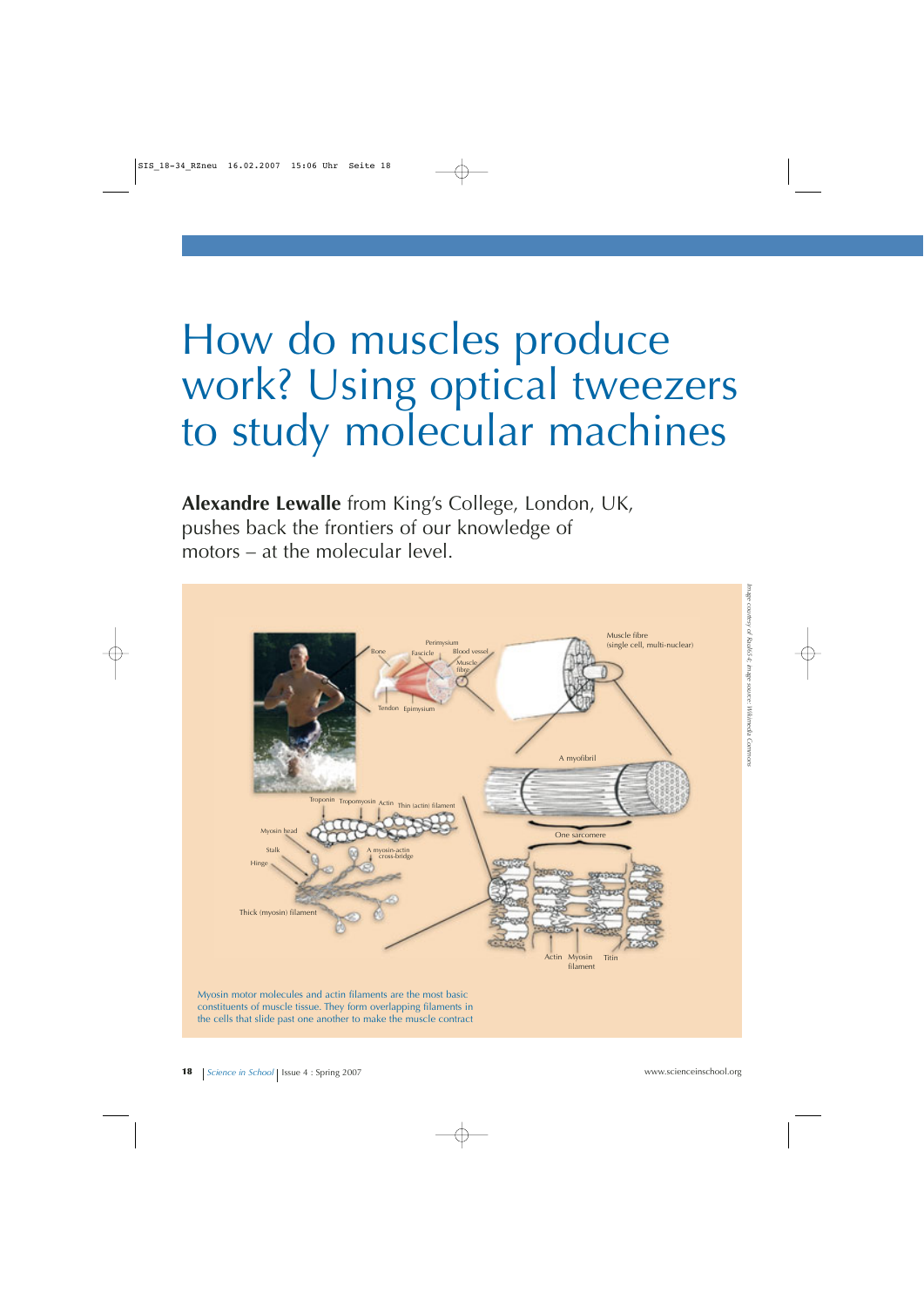## The optical tweezers apparatus

here is little mystery in how we  $\blacksquare$  lift a shopping bag: we bend, grasp and pull. As we know, our body transforms chemical energy into mechanical work, like a motor powered by fuel. But surely our body isn't an engine made of gears and pistons – or is it? As it turns out, at the microscopic level, every cell in our muscles is made up of millions of proteins that indeed are tiny motors comprising only one type of molecule, no bigger than a few nanometres. These proteins, called myosin, are arranged in a regular pattern and work in unison to produce forces and movement many times greater than those they achieve individually. There is currently much enthusiasm for nanotechnology, the field that explores and seeks to control the microscopic world. In my lab at King's College, London, we use an apparatus called 'optical tweezers' to manipulate and study these motors individually. Microscopic man-made machines may still be the stuff of science fiction, but through experiments of this kind, nature may well teach us our first lesson.

By understanding how these molecules work in detail, we can gain insight into the ways that nature, through evolution, has engineered many different forms of life from remarkably few templates. Many kinds of single-molecule 'machines' exist in nature, and the tasks they perform are as varied as they are vital. They enable living cells to function,

move and reproduce. For example, some of them transport nutrients across the cell by 'walking' along an intracellular railroad network. Molecular-sized motors probably

play a crucial role in cell division by separating chromosomes after they have replicated. Other types of motors rotate the flagellum that propels sperm cells and some bacteria. Many of these motors are structurally very similar, and yet they perform distinct tasks.

Muscle contraction is achieved by sliding two kinds of filaments past one another. One of these filaments is made of myosin (the motor), the other of a substance called actin (see figure). The two kinds of filaments overlap in the muscle cells to maximise their interactions. Just like a more familiar engine, myosin operates in a cyclical manner, as shown in the figure on the next page, to ensure energy is used efficiently. During each cycle, the myosin molecules first bind to the actin filament, bridging the gap between the two filaments. Then, they 'burn' fuel by reacting with one ATP molecule (the fuel of most biological processes). This reaction releases energy and makes the myosin molecules undergo a transformation that causes them to swing their 'lever arm' structure and pull on the actin filament. They then release the actin filament



and swing the lever arm back to its original position, ready for the next cycle. During each cycle, the two filaments slide past each other by a short distance – this is the basis of muscle contraction. The forces and movements produced by a single cycle are minute, but the combination of millions of myosin molecules acting simultaneously amplifies the effect by many orders of magnitude.

Biologists have been studying muscle and myosin for many decades, but for all our present knowledge, there still remains a vast region of mystery: how strongly do the individual myosin molecules pull and over what distance? How is the duration of one cycle affected by the chemical environment? We know that the total work done by the myosin molecule is strongly affected by the external force against which the motor has to pull, but the relationship between them is still poorly understood. Because of their small size, motor molecules like myosin react to their environment very differently than would larger molecules. For example, in contrast to a car engine, the effects of viscosity in the environment and of the continual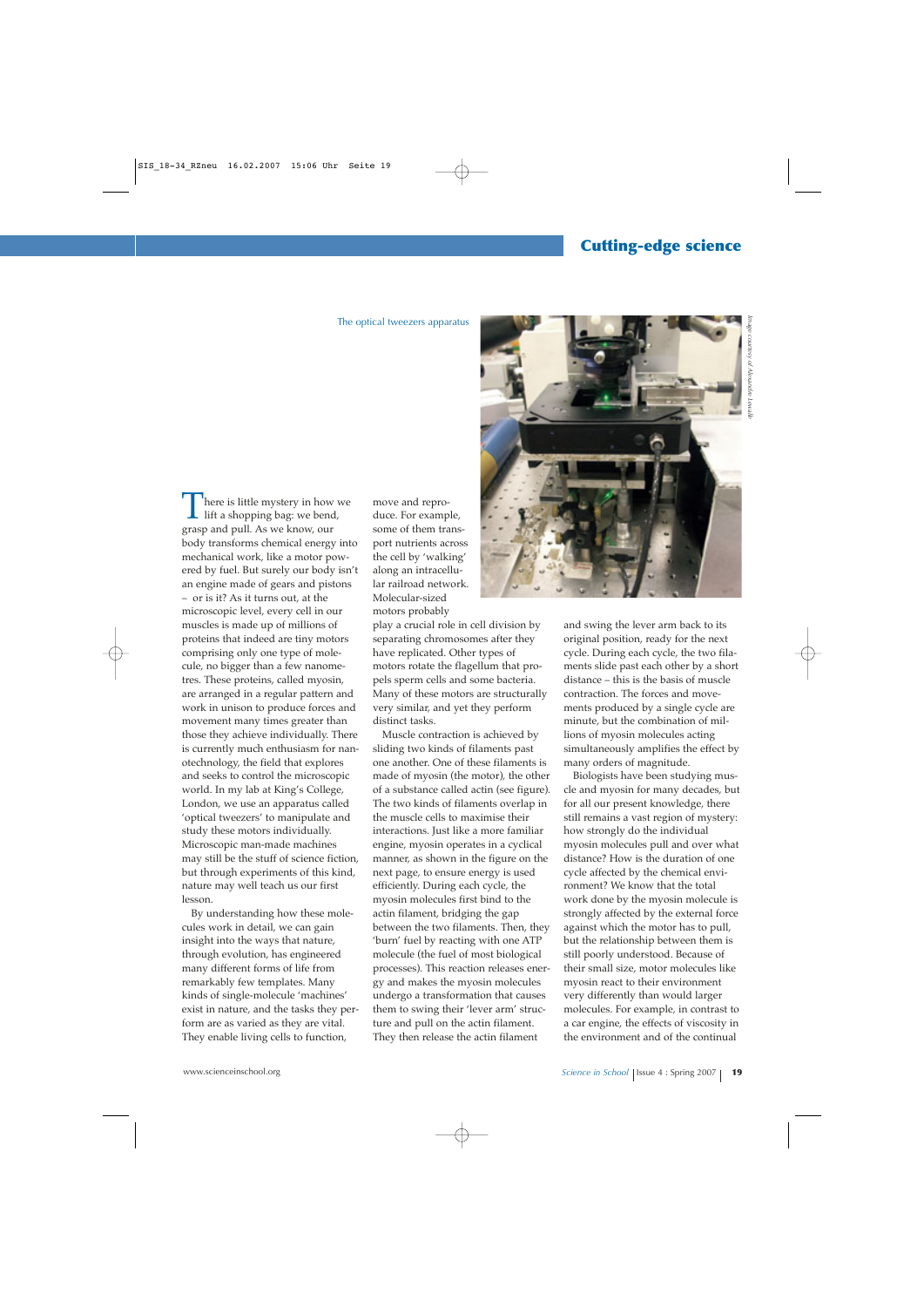

The myosin motor produces mechanical work by pulling on the actin filament in a cyclical manner: (1) binding to the filament, (2) pulling on the filament, (3) releasing the filament, and (4) refuelling (one molecule of ATP)

bombardment of water molecules (the phenomenon known as Brownian motion) are considerable. At the molecular scale, moving through water actually feels more like what we would experience when swimming in turbulent honey!

Scientists are insatiably curious. Theorists devise models to suggest how muscles work, but at the end of the day, only experiments will really push our understanding further. However, a detailed understanding of myosin cannot be gained by looking at whole muscles because what we see is only the overall effect of many myosin motors acting independently. What is needed instead is a way to control and examine the myosin molecules *in isolation*. But this is a monstrous challenge in itself. These are obviously not objects you can simply hold with a steady hand!

It is only in recent years that scientists have developed tools that allow them to manipulate single molecules, opening up new avenues of research and blurring the boundaries of traditional disciplines like physics and biology. The 'optical tweezers', or

'optical trap', use the effect by which a laser beam, when focused by the strong objective lens of a microscope, traps microscopic objects. This trapping effect works by exploiting the fact that photons carry momentum and therefore exert minute forces on particles. A small displacement of a particle away from the focus causes a deflection of the beam, and hence, by Newton's Third Law, the particle experiences a restoring force back towards the trap centre. This sensitive technique provides a direct handle on the individual molecules. The appeal of applying it to study myosin is that the forces exerted by the laser are of similar magnitude to those exerted by myosin itself.

Our experiment at King's College is designed to recreate, under the microscope, the basic unit of a contractible muscle. The aim is to investigate how a single myosin molecule responds to an external force applied to an actin filament via the optical tweezers. First we produce two traps by shining two laser beams into our microscope objective (see figure on opposite page). Each trap is then made to catch

one micron-sized plastic bead that is specially coated to bind actin filaments. A single filament is caught and stretched between the beads, producing a kind of dumbbell. We now steer this dumbbell towards another bead that is stuck to the surface of our microscope cover slip and coated with myosin molecules. When the conditions are just right, we manage to make just one myosin molecule, located near the top of the central bead, interact with the actin filament in the dumbbell, just as it would do in a whole muscle fibre.

Interactions between myosin and actin can be detected by monitoring the positions of the two beads in the dumbbell. When myosin binds and pulls on the myosin (as illustrated in the figure above), the beads are displaced from the trap centres by a small but measurable distance. This displacement tells us not only how far the myosin motor has pulled the actin, but also how much force it has exerted against the strength of the two traps. Our measurements suggest that the average displacement from a single myosin molecule is about 10